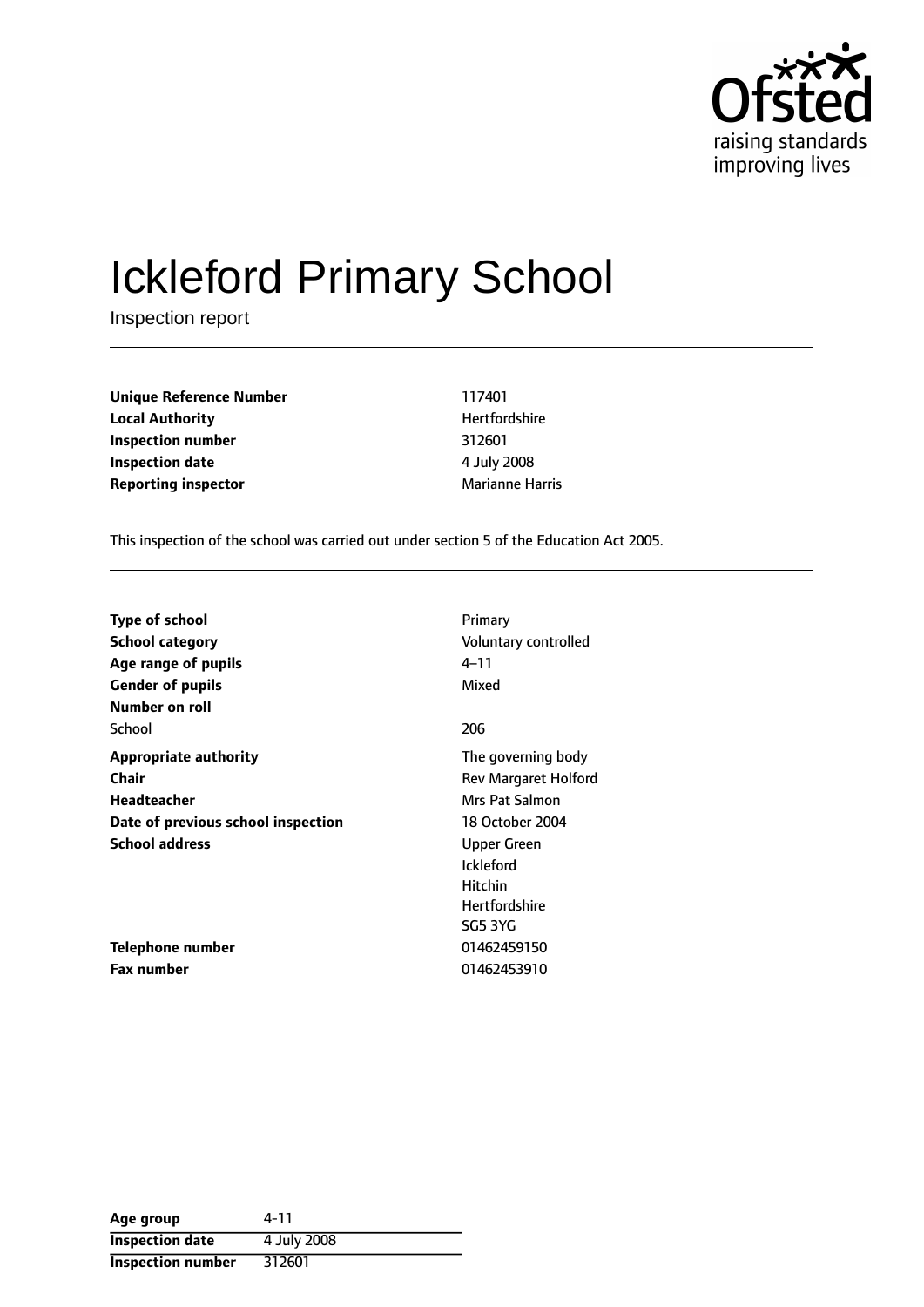.

© Crown copyright 2008

#### Website: www.ofsted.gov.uk

This document may be reproduced in whole or in part for non-commercial educational purposes, provided that the information quoted is reproduced without adaptation and the source and date of publication are stated.

Further copies of this report are obtainable from the school. Under the Education Act 2005, the school must provide a copy of this report free of charge to certain categories of people. A charge not exceeding the full cost of reproduction may be made for any other copies supplied.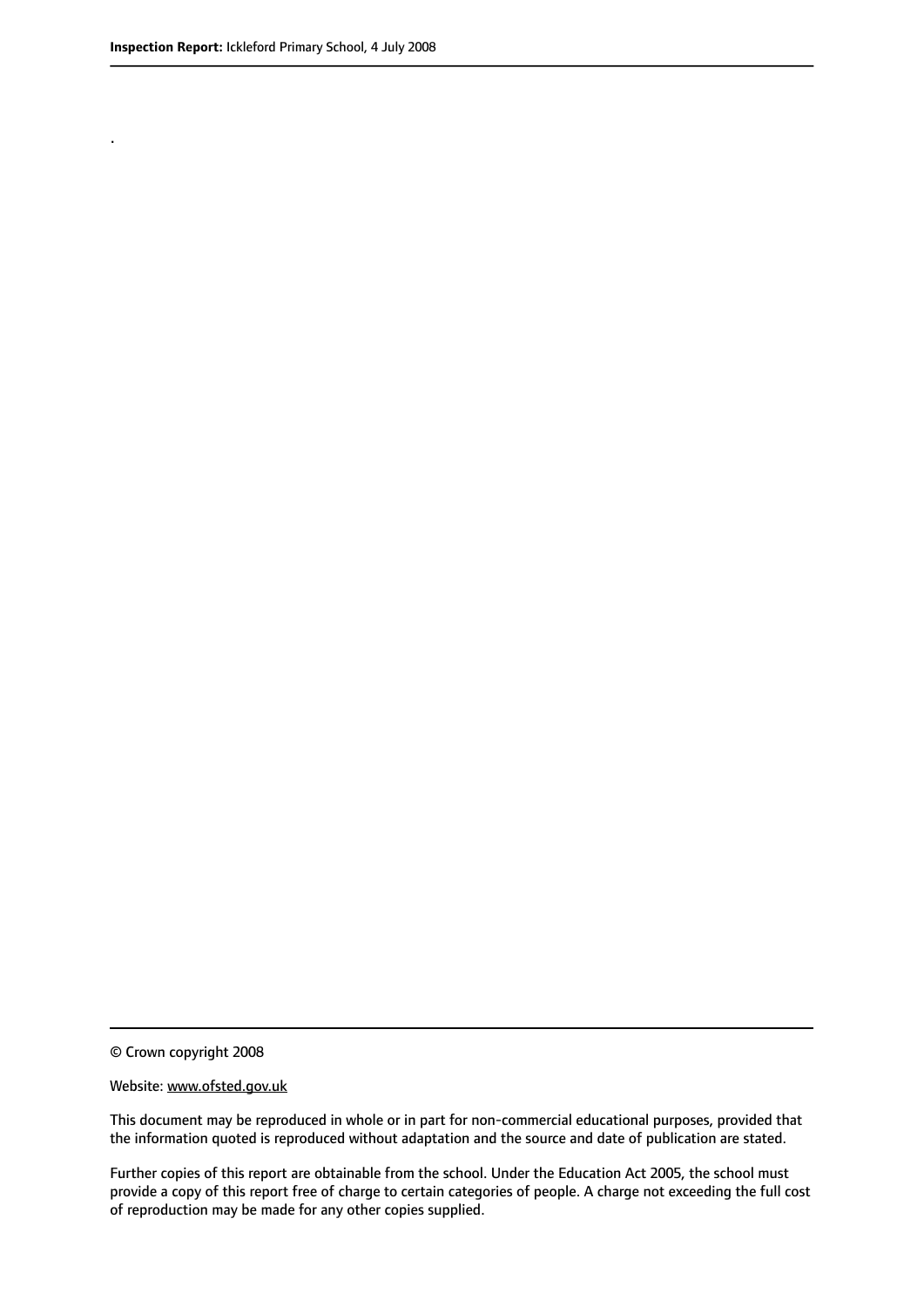# **Introduction**

The inspection was carried out by an Additional Inspector who evaluated the overall effectiveness of the school. The inspector looked particularly at the progress made by more able boys in writing and the ways in which the school maintains high standards, and also reviewed the curriculum and pupils' personal development and well-being. The inspector met with staff, governors and pupils. Parts of some lessons were observed, parents' questionnaires and a sample of pupils' work were examined and school information, including self-evaluation, were scrutinised. Other aspects of the school's work were not investigated in detail, but the inspector found no evidence to suggest that the schools' own assessments, as given in its self-evaluation, were not justified, and these have been included where appropriate in the report.

# **Description of the school**

This is an average sized school with pupils who come from a mainly White British background. The proportion of pupils with learning difficulties and disabilities is above that usually seen. These difficulties vary, but are mainly for dyslexia, medical needs or physical disabilities. When they join the school the pupils'standards and prior attainment vary but they are generally close to those usually expected for their age.

## **Key for inspection grades**

| Grade 1 | Outstanding  |
|---------|--------------|
| Grade 2 | Good         |
| Grade 3 | Satisfactory |
| Grade 4 | Inadequate   |
|         |              |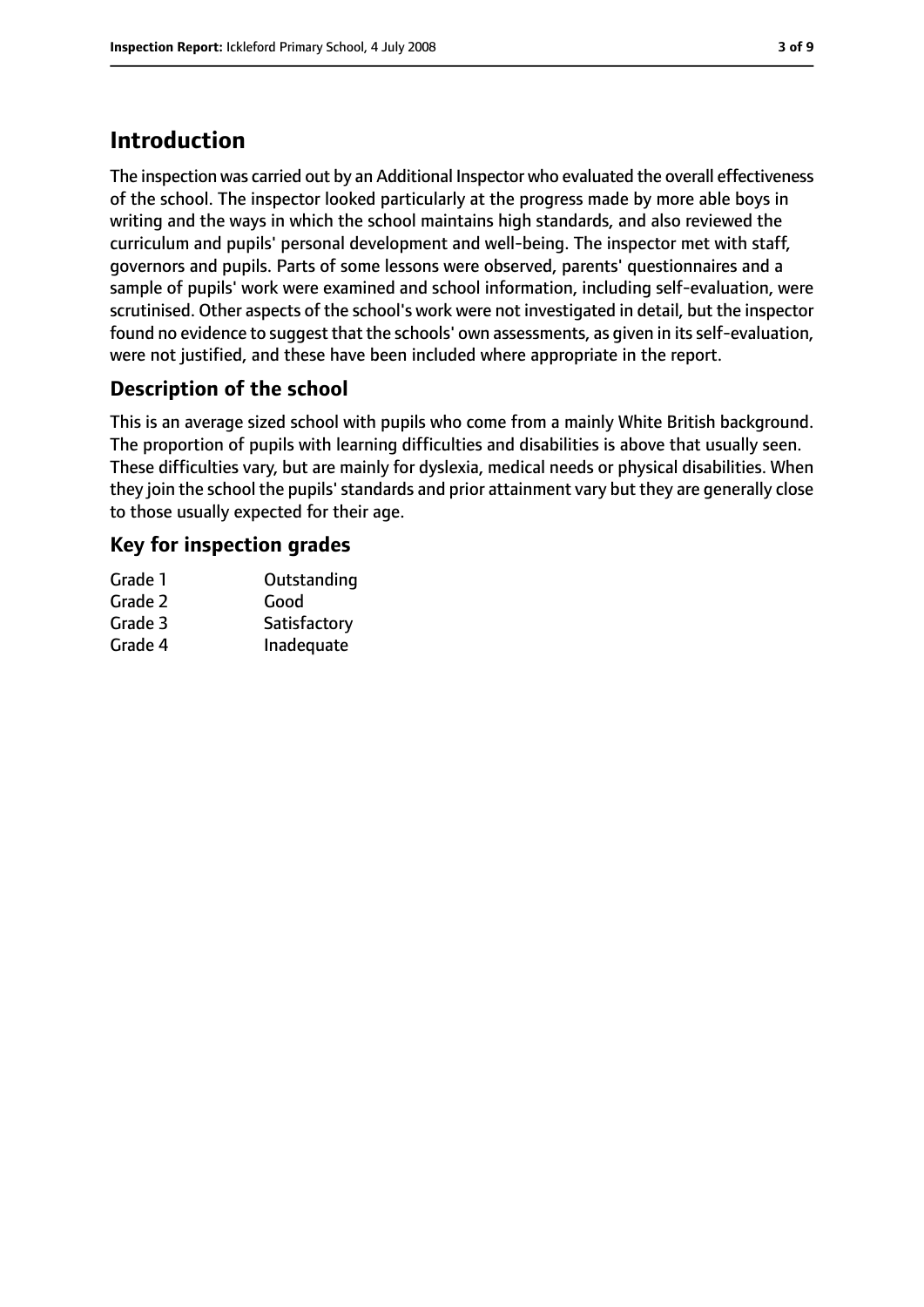# **Overall effectiveness of the school**

#### **Grade: 1**

This is an excellent school where pupils reach very high standards in all subjects. National test results have been consistently well above average in recent years and pupils, whatever their ability, achieve very well. By the end of Year 2 standards in reading, writing and mathematics are above average, and by the time they leave school pupils have reached standards that are well above average. Pupils who find learning difficult achieve extremely well and those who are more able have work that is challenging so that they are not disaffected with learning. The outstanding displays around the school and work in books, demonstrate that standards are very high in all subjects, not merely in English, mathematics and science. Excellent leadership and management have resulted in exciting lessons that successfully link subjects together so that pupils really enjoy learning. Pupils' benefit from the very rich curriculum that provides abundant opportunities for them to learn outside of normal lessons. Pupils comment on the many trips open to them, both locally and further afield, talking excitedly about what they have learned. These visits support learning very well, particularly in religious education where pupils enjoy excellent opportunities to learn at first hand about the beliefs of others by visiting their places of worship. There are many clubs providing sporting and other activities for all ages. One of the most notable strengths of the curriculum is the provision of swimming for all classes, made possible because the active Parents' Association funds the maintenance of the school's own pool. Another is the quality of provision in music, where all pupils are able to learn a musical instrument if they wish. Pupils are very proud of their singing ability and look forward to performing their songs in public. Parents are very positive about the school and many comment that they feel lucky to have such a good school in the local area.

Excellent care, guidance and support are given to all pupils. The standard of pastoral care is excellent. All required systems are in place and pupils are safe and welcomed into the school. Skilful teaching assistants ensure that pupils with particular needs, or those who find learning difficult, are fully involved in lessons and make excellent progress. Teaching and learning are outstanding. Every lesson has a clear purpose and all pupils are fully involved in their learning. There is a remarkable consistency in the quality of teaching and this is testament to the drive of the headteacher and senior leadership team to ensure that all pupils receive the highest possible standard of education and develop the key skills and insights they will need in later life. This is particularly evident in history and geography where pupils learn to find out for themselves by discussion what it means to be a good historian or a geography detective. All teachers have very high expectations of what every child can achieve and pupils respond positively to the challenges they are presented with. Teachers mark books very effectively so that pupils know what they need to do to improve their work. Each child has targets set for them in order to maintain very high standards. In some, though not quite all classes, they are presented very clearly in pupils' books and in these cases, they catch pupils' interest and are very effective in involving them in assessing their own learning and in encouraging them to review progress towards their targets.

Pupils' personal development and well-being are excellent. They have a very good understanding of the importance of keeping healthy and safe. Many cycle to school and are very proud of this. They are also proud of the part they play in the school and local community. The school council was instrumental in providing new equipment for the playground and pupils in Year 5 take great pride in being 'playground buddies' to ensure that all pupils have someone to play with at break times. Much money has been raised for local and national charities. Behaviour is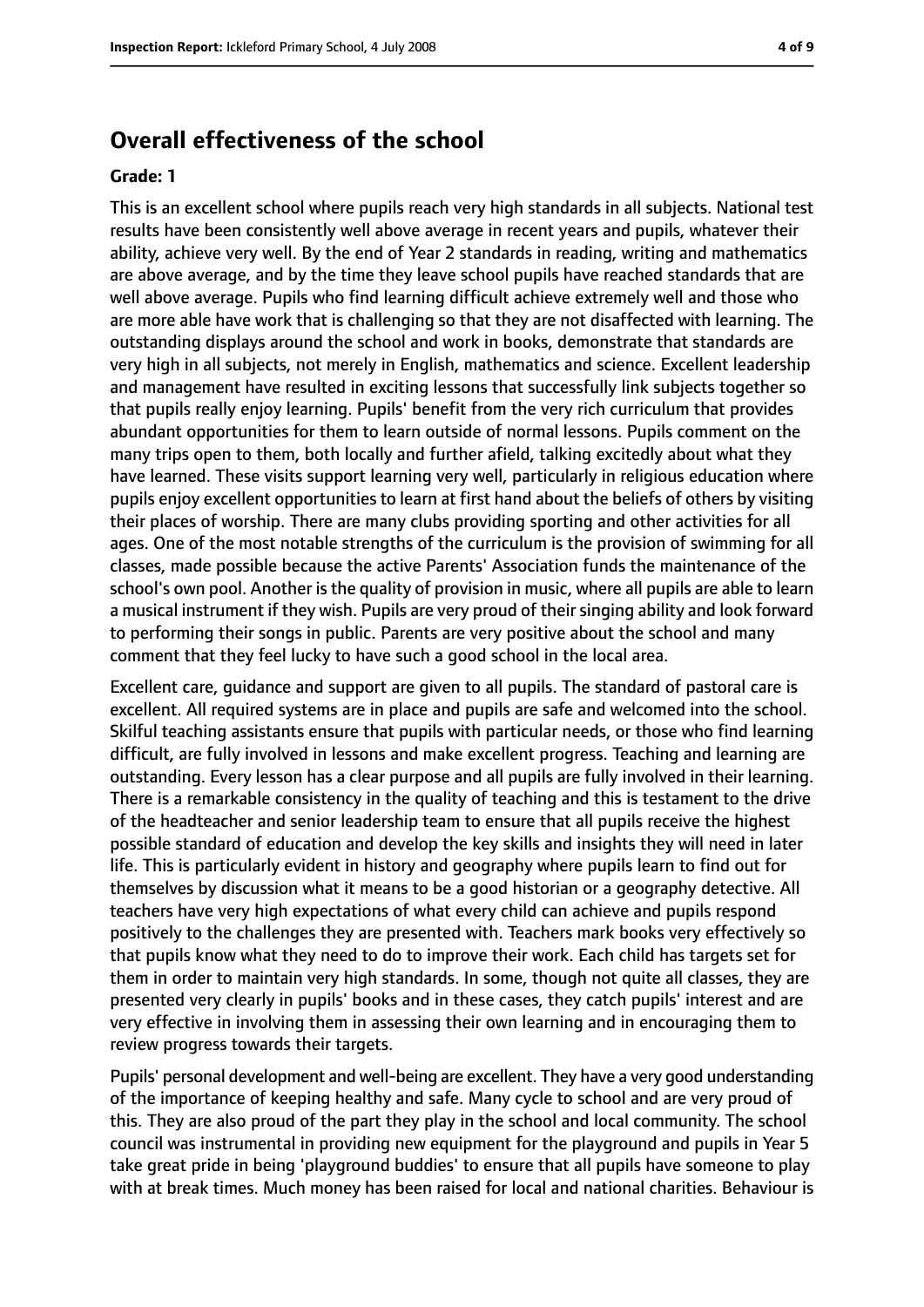exemplary, with pupils genuinely caring for each other in a school where mutual respect is taken for granted. If any unacceptable behaviour happens then pupils say that it is quickly dealt with and they are friends again. Pupils report that they really enjoy coming to school because learning is interesting. They particularly like the fact that during lessons they are taught skills that they will need and not just facts. Consequently they are very well prepared for the next stage of their education.

The real success of the school lies in its high quality teamwork. Teachers have an accurate understanding of the strengths of their school and a common commitment to responding to the challenges they face. The headteacher provides outstanding leadership and is supported very effectively by the senior leadership team. Together they promote high standards and successfully combine the skills of established staff with those of new ones. Governance is very good. Governors understand the challenges the school faces as it seeks to maintain very high standards across all subjects, and have established a committee specifically designed to ensure that the school is successful. They are extremely supportive of the school and all visit regularly, reporting back to the whole governing body on their findings. The headteacher and her team have put in place a very effective and well coordinated tracking system to identify any child who falls behind and to provide the help they need so that they soon catch up. The issues identified from the last inspection have been tackled very successfully and the school goes from strength to strength. There is an excellent capacity to maintain very high standards and improve further.

# **Effectiveness of the Foundation Stage**

#### **Grade: 1**

There is excellent provision for children in the Foundation Stage. From an average starting point children make very good progress in all areas of learning and most have reached the standards expected for their age, with many exceeding them. The single issue identified at the time of the last inspection has been tackled very successfully and the children now benefit from a well resourced outside play area. Teachers plan exciting activities that encourage children to concentrate and work together effectively. Basic skills are extremely well taught so that children are confident when beginning to read and write and solve simple mathematical problems. Activities cover all areas of learning and children really enjoy learning in this stimulating environment.

### **What the school should do to improve further**

■ Provide information on pupils' targets in a consistent form so that pupils find it easy to refer to them and check for themselves how many they have reached.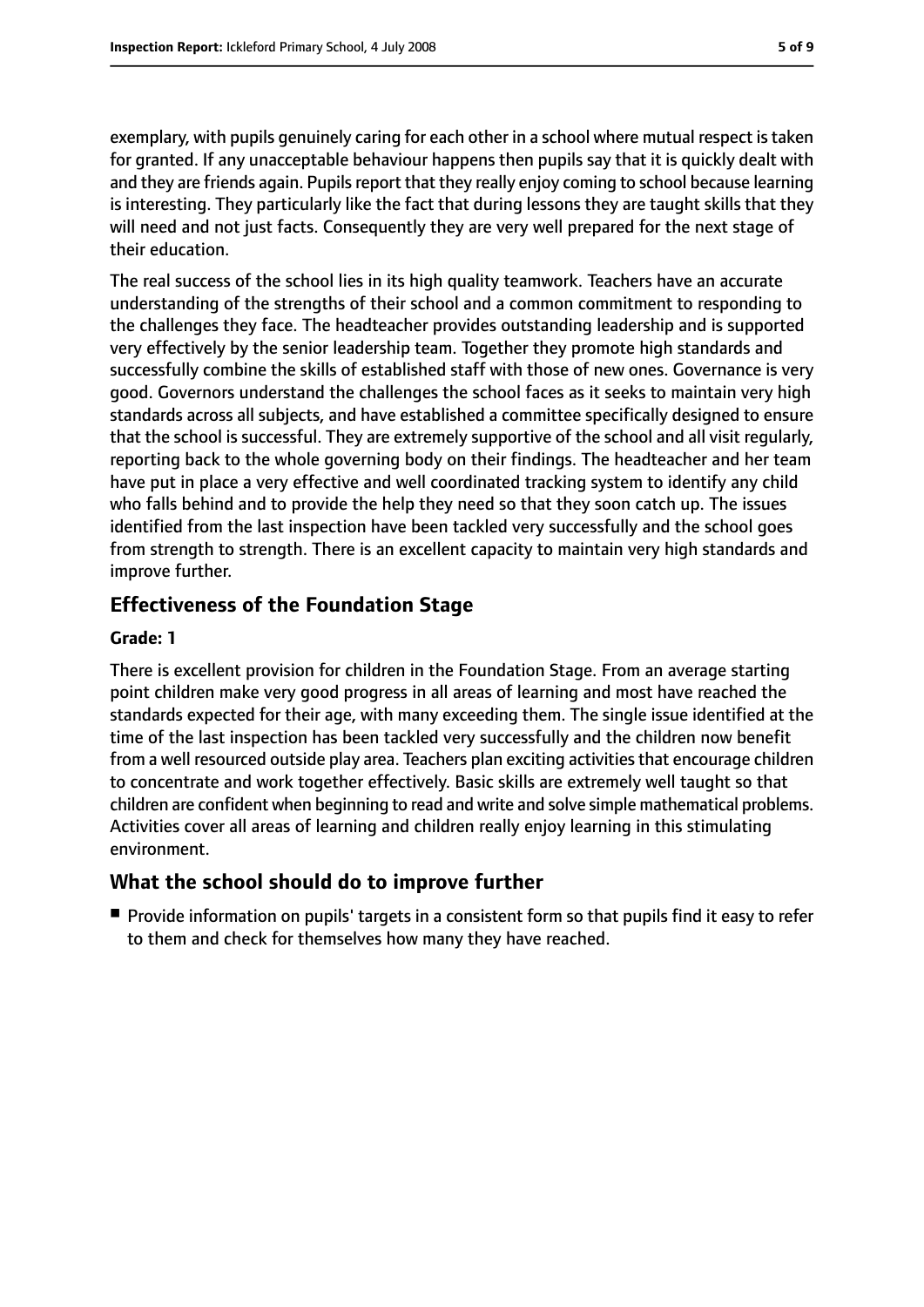**Any complaints about the inspection or the report should be made following the procedures set out in the guidance 'Complaints about school inspection', which is available from Ofsted's website: www.ofsted.gov.uk.**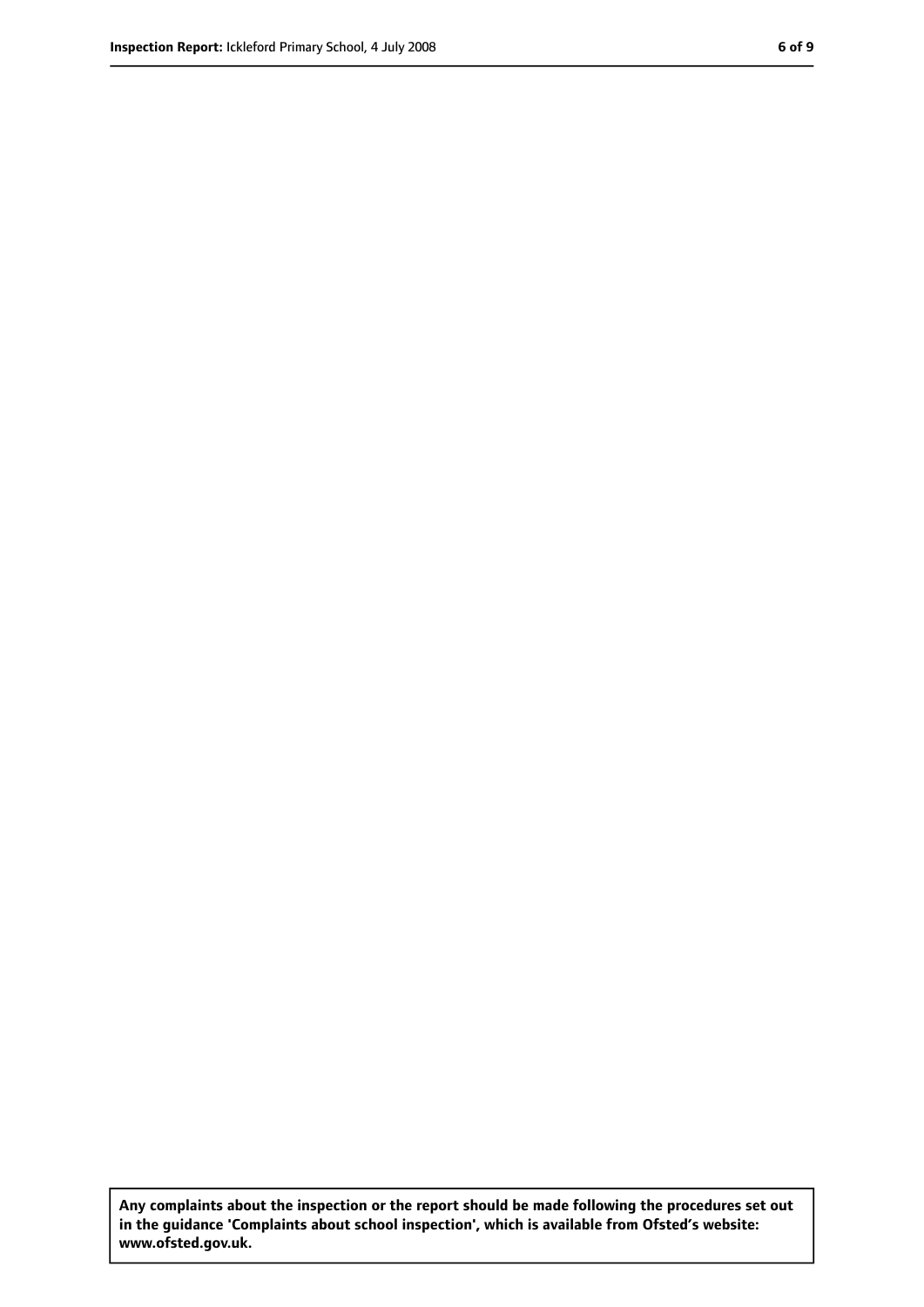#### **Annex A**

# **Inspection judgements**

| $^{\backprime}$ Key to judgements: grade 1 is outstanding, grade 2 good, grade 3 satisfactory, and | <b>School</b>  |
|----------------------------------------------------------------------------------------------------|----------------|
| arade 4 inadequate                                                                                 | <b>Overall</b> |

# **Overall effectiveness**

| How effective, efficient and inclusive is the provision of education, integrated<br>care and any extended services in meeting the needs of learners? |     |
|------------------------------------------------------------------------------------------------------------------------------------------------------|-----|
| Effective steps have been taken to promote improvement since the last<br>inspection                                                                  | Yes |
| How well does the school work in partnership with others to promote learners'<br>well-being?                                                         |     |
| The effectiveness of the Foundation Stage                                                                                                            |     |
| The capacity to make any necessary improvements                                                                                                      |     |

## **Achievement and standards**

| How well do learners achieve?                                                                               |  |
|-------------------------------------------------------------------------------------------------------------|--|
| The standards <sup>1</sup> reached by learners                                                              |  |
| How well learners make progress, taking account of any significant variations between<br>groups of learners |  |
| How well learners with learning difficulties and disabilities make progress                                 |  |

# **Personal development and well-being**

| How good is the overall personal development and well-being of the<br>learners?                                  |  |
|------------------------------------------------------------------------------------------------------------------|--|
| The extent of learners' spiritual, moral, social and cultural development                                        |  |
| The extent to which learners adopt healthy lifestyles                                                            |  |
| The extent to which learners adopt safe practices                                                                |  |
| How well learners enjoy their education                                                                          |  |
| The attendance of learners                                                                                       |  |
| The behaviour of learners                                                                                        |  |
| The extent to which learners make a positive contribution to the community                                       |  |
| How well learners develop workplace and other skills that will contribute to<br>their future economic well-being |  |

# **The quality of provision**

| How effective are teaching and learning in meeting the full range of the<br>learners' needs?          |  |
|-------------------------------------------------------------------------------------------------------|--|
| How well do the curriculum and other activities meet the range of needs<br>and interests of learners? |  |
| How well are learners cared for, quided and supported?                                                |  |

 $^1$  Grade 1 - Exceptionally and consistently high; Grade 2 - Generally above average with none significantly below average; Grade 3 - Broadly average to below average; Grade 4 - Exceptionally low.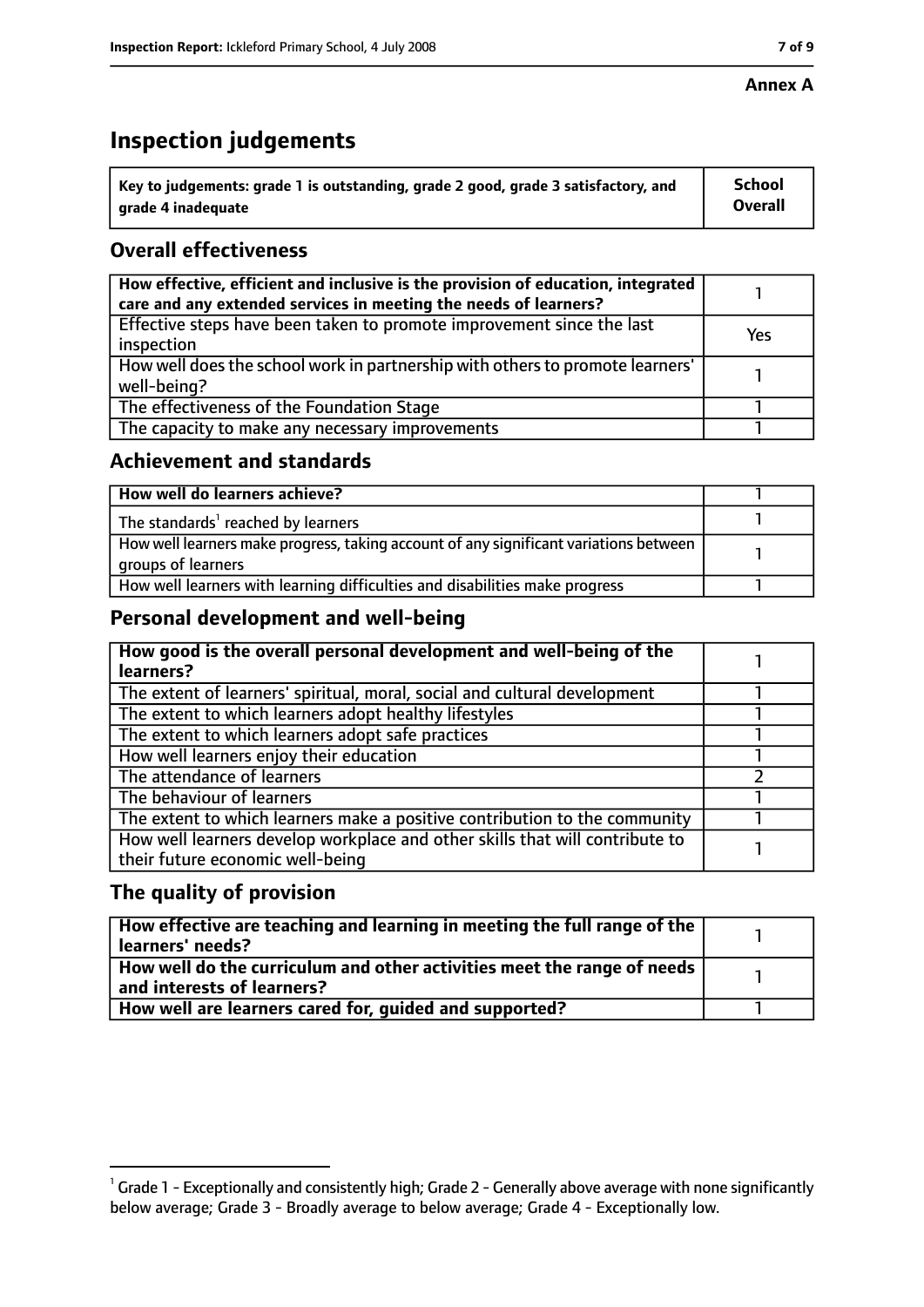# **Leadership and management**

| How effective are leadership and management in raising achievement<br>and supporting all learners?                                              |     |
|-------------------------------------------------------------------------------------------------------------------------------------------------|-----|
| How effectively leaders and managers at all levels set clear direction leading<br>to improvement and promote high quality of care and education |     |
| How effectively leaders and managers use challenging targets to raise standards                                                                 |     |
| The effectiveness of the school's self-evaluation                                                                                               |     |
| How well equality of opportunity is promoted and discrimination tackled so<br>that all learners achieve as well as they can                     |     |
| How effectively and efficiently resources, including staff, are deployed to<br>achieve value for money                                          |     |
| The extent to which governors and other supervisory boards discharge their<br>responsibilities                                                  |     |
| Do procedures for safequarding learners meet current government<br>requirements?                                                                | Yes |
| Does this school require special measures?                                                                                                      | No  |
| Does this school require a notice to improve?                                                                                                   | No  |